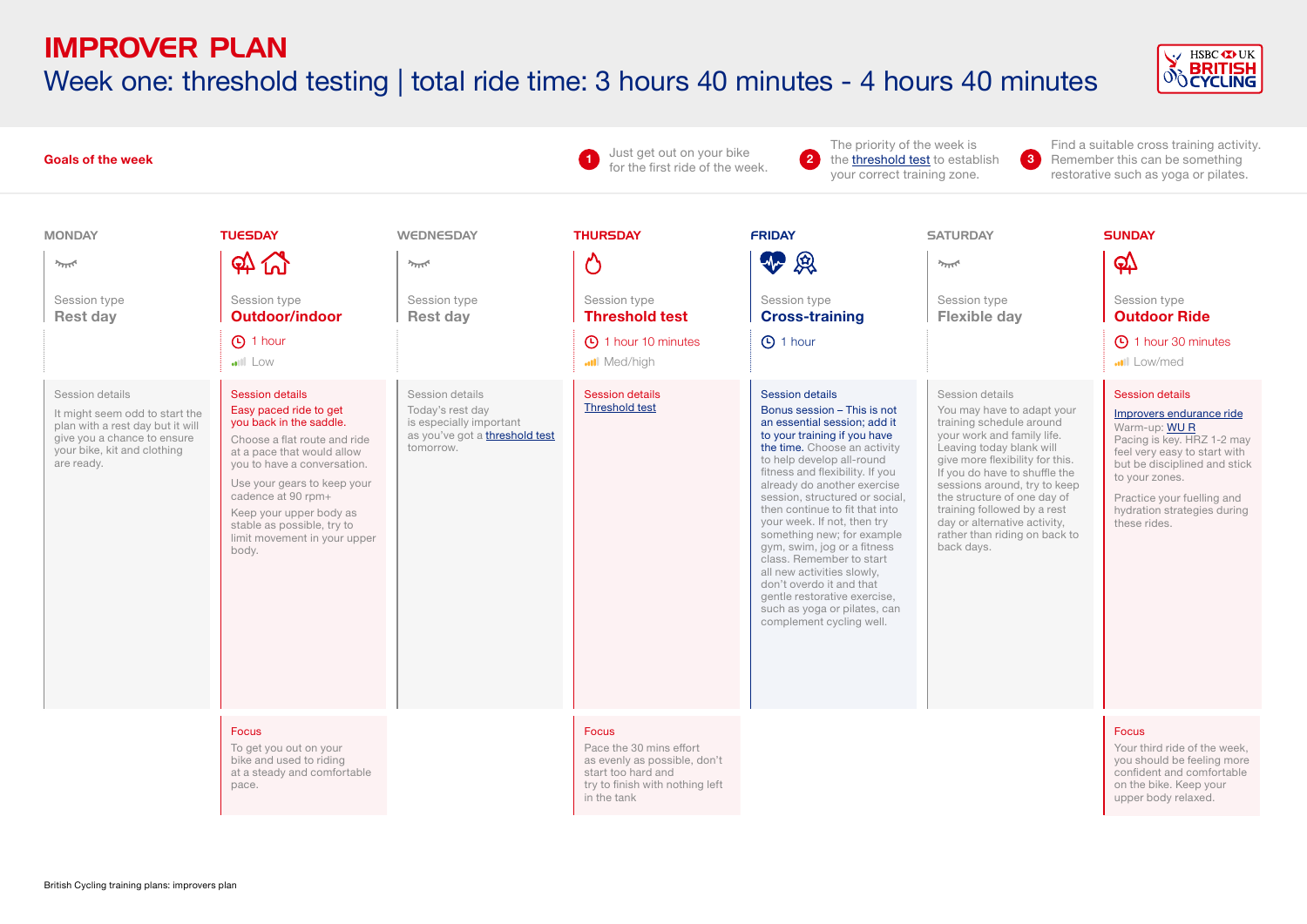# Week two: settling into a routine | total ride time: 3 hours 40 mins - 4 hours 40 mins



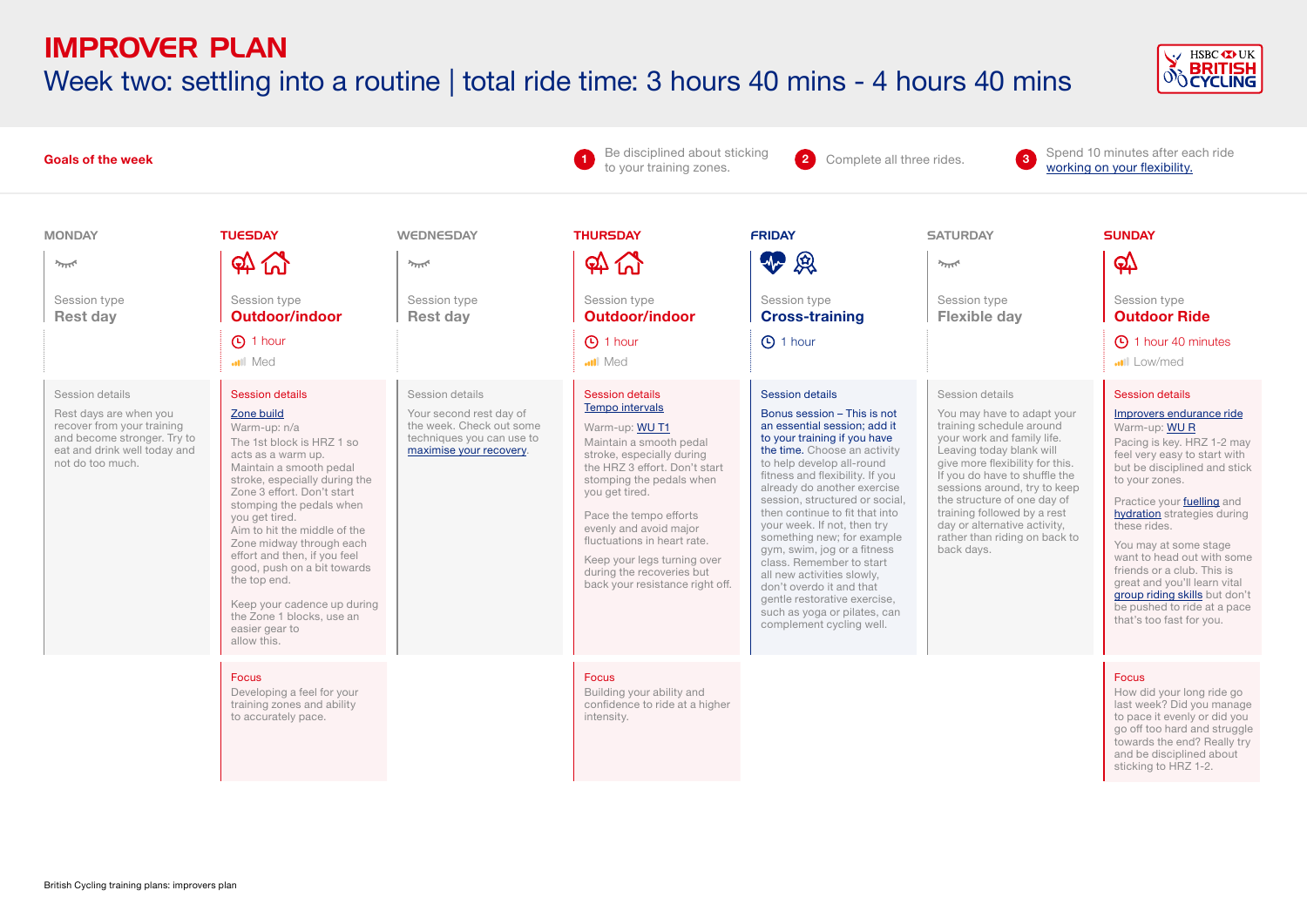# IMPROVER PLAN Week three: building on solid foundations | total ride time: 3h 50m - 4h 50m



#### You're repeating the sessions from last week so, 1 as you're now familiar with the structures, there **1** If you're feeling confident, add a couple as you're now familiar with the structures, there **1** of climbs to your weekend ride 2 If you're feeling confident, add a couple of climbs to your weekend ride. **3** Did you manage the flexibility work of climbs to your weekend ride. **Goals of the week**  is no excuse for not getting them 100% right. MONDAY TUESDAY WEDNESDAY THURSDAY FRIDAY SATURDAY SUNDAY  $\mathfrak{A}$   $\mathfrak{A}$ **SC**  $\Omega$   $\Omega$  $\mathbb{Q}$  $\gamma_{\overline{\rm{NN}}}$  $\sim$  $2\pi$ Session type Session type Session type Session type Session type Session type Session type **Rest day Outdoor/indoor Rest day Outdoor/indoor Cross-training Flexible day Outdoor Ride** 1 hour C 1 hour C 1 hour 1 hour 50 minutes **Med mil** Med **ull** Low/med Session details Session details Session details Session details Session details Session details Session details [Tempo intervals](https://www.britishcycling.org.uk/zuvvi/media/bc_files/sportivetrainingplans/improver_plan/IMPROVERS_TEMPO_INTERVALS.pdf) [Zone build](https://www.britishcycling.org.uk/zuvvi/media/bc_files/sportivetrainingplans/improver_plan/IMPROVERS_ZONE_BUILD.pdf) Your second rest day of Bonus session – This is not [Improvers endurance ride](https://www.britishcycling.org.uk/zuvvi/media/bc_files/sportivetrainingplans/improver_plan/IMPROVERS_ENDURANCE_RIDE.pdf) Rest days are when you You may have to adapt your recover from your training the week. Check out some an essential session; add it training schedule around Warm-up: n/a Warm-up: [WU T1](https://www.britishcycling.org.uk/zuvvi/media/bc_files/sportivetrainingplans/SPORTIVE_WARM_UP.pdf) Warm-up: [WU R](https://www.britishcycling.org.uk/zuvvi/media/bc_files/sportivetrainingplans/SPORTIVE_WARM_UP.pdf) and become stronger. Try to techniques you can use to to your training if you have your work and family life. The 1st block is HRZ 1 Pacing is key. HRZ 1-2 may Maintain a smooth pedal eat and drink well today and [maximise your recovery](https://www.britishcycling.org.uk/knowledge/article/izn20130108-Sportive-R-R--Maximise-your-post-ride-recovery-0). the time. Choose an activity Leaving today blank will so acts as a warm up. stroke, especially during feel very easy to start with not do too much. to help develop all-round give more flexibility for this. Maintain a smooth pedal the HRZ 3 effort. Don't start but be disciplined and stick fitness and flexibility. If you If you do have to shuffle the stroke, especially during the stomping the pedals when to your zones. already do another exercise sessions around, try to keep Zone 3 effort. Don't start you get tired. session, structured or social, the structure of one day of Practice your [fuelling](https://www.britishcycling.org.uk/knowledge/nutrition/eating-on-bike/article/izn20140305-Sportive-Nutritional-Timeline-0) and stomping the pedals when then continue to fit that into training followed by a rest [hydration](https://www.britishcycling.org.uk/knowledge/nutrition/drinking-on-bike/article/izn20140514-Nutrition-Hydration-101-0) strategies during you get tired. Pace the tempo efforts your week. If not, then try day or alternative activity, these rides. evenly and avoid major Aim to hit the middle of the something new; for example rather than riding on back to fluctuations in heart rate. Zone midway through each You may at some stage gym, swim, jog or a fitness back days. effort and then, if you feel want to head out with some Keep your legs turning over class. Remember to start good, push on a bit towards friends or a club. This is during the recoveries but all new activities slowly, the top end. great and you'll learn vital back your resistance right off. don't overdo it and that [group riding skills](https://www.britishcycling.org.uk/knowledge/skills/sportives-ridesmart/article/izn20151117-Sportives--Ridesmart--Related-How-to-ride-in-a-group---Ridesmart-0) but don't gentle restorative exercise, Keep your cadence up during be pushed to ride at a pace such as yoga or pilates, can the Zone 1 blocks, use an that's too fast for you. complement cycling well. easier gear to allow this. Focus Focus Focus Aim to pace the session Did you complete these You should be getting a feel more accurately than intervals last week? If not, try for pacing now and what last week. to last a bit longer this week. your heart rate zones feel If you managed like. Try adding a couple them all, try pushing up of climbs to your ride this to mid HRZ 3. week and allowing your heart rate to rise to HRZ 3.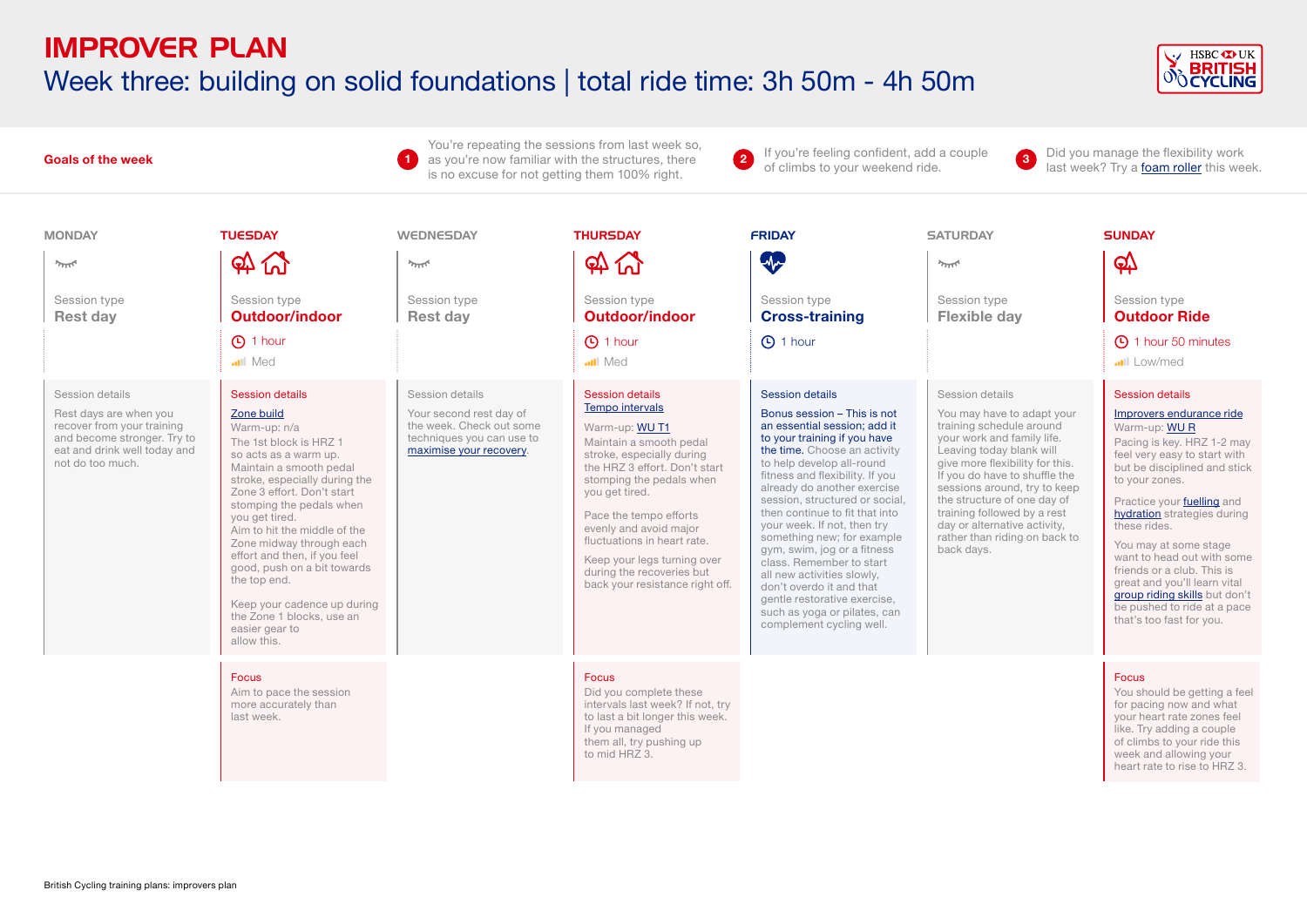### IMPROVER PLAN Week four: rest week and a 50 km ride | total ride time: 3 hours 50 mins



#### Spend some time during the week planning **3** Give your bike a good clean and<br>service ready for the ride on Sunday. Rest up well during the week and [maximise](https://www.britishcycling.org.uk/knowledge/article/izn20130108-Sportive-R-R--Maximise-your-post-ride-recovery-0)  2 your route for the weekend and don't forget **3** Give your bike a good clean and **Goals of the week**  [your recovery](https://www.britishcycling.org.uk/knowledge/article/izn20130108-Sportive-R-R--Maximise-your-post-ride-recovery-0) ahead of the weekend ride. **<sup>1</sup>** to include a café stop. MONDAY TUESDAY WEDNESDAY THURSDAY FRIDAY SATURDAY SUNDAY  $\mathfrak{A}$   $\mathfrak{A}$  $\Omega$   $\Omega$ 6∆  $\overline{\gamma_{\rm TIT}}$  $2\pi R$  $\sim$  $2\pi$ Session type Session type Session type Session type Session type Session type Session type **Rest day Outdoor/indoor Rest day Outdoor/indoor Rest day Flexible day Outdoor Ride**  $\overline{1}$  hour  $\overline{2}$  minutes 2 hours 30 minutes Low Low/med**ull** Low/med Session details Session details Session details Session details Session details Session details Session details [Spin out session](https://www.britishcycling.org.uk/zuvvi/media/bc_files/sportivetrainingplans/2014/IZ_Rollers_Sessions_Spin_Out.pdf) Your second rest day of [20-minute warm-up](https://www.britishcycling.org.uk/zuvvi/media/bc_files/sportivetrainingplans/20_MINUTE_WARM_UP.pdf) You've got an extra rest day [Improvers endurance ride](https://www.britishcycling.org.uk/zuvvi/media/bc_files/sportivetrainingplans/improver_plan/IMPROVERS_ENDURANCE_RIDE.pdf) Rest days are when you You may have to adapt your recover from your training the week. Check out some this week ahead of your training schedule around Warm-up: [WU T1](https://www.britishcycling.org.uk/zuvvi/media/bc_files/sportivetrainingplans/SPORTIVE_WARM_UP.pdf) Warm-up: n/a Warm-up: [WU R](https://www.britishcycling.org.uk/zuvvi/media/bc_files/sportivetrainingplans/SPORTIVE_WARM_UP.pdf) and become stronger. Try to techniques you can use to weekend ride. Use your work and family life. Concentrate on a smooth Pacing is key. HRZ 1-2 may Lift the leg up as quickly as eat and drink well today and [maximise your recovery](https://www.britishcycling.org.uk/knowledge/article/izn20130108-Sportive-R-R--Maximise-your-post-ride-recovery-0). it to check that your bike and Leaving today blank will possible, aiding the leading and even pedal stroke feel very easy to start with not do too much. all your kit is ready give more flexibility for this. leg in the down stroke and but be disciplined and stick Hold your form as the for Sunday. If you do have to shuffle the decreasing the amount of to your zones. cadences increase. sessions around, try to keep 'bobbing' in the saddle. Shift one gear lower the structure of one day of Practice your [fuelling](https://www.britishcycling.org.uk/knowledge/nutrition/eating-on-bike/article/izn20140305-Sportive-Nutritional-Timeline-0) and training followed by a rest on your cassette on the [hydration](https://www.britishcycling.org.uk/knowledge/nutrition/drinking-on-bike/article/izn20140514-Nutrition-Hydration-101-0) strategies during Keep the upper body as rev outs to maximise day or alternative activity, these rides. You may at stable as possible, there rather than riding on back to should be limited movement. cadence. some stage want to head back days. out with some friends or a If you bob on the club. This is great and you'll saddle, lower you cadence learn vital [group riding skills](https://www.britishcycling.org.uk/knowledge/skills/sportives-ridesmart/article/izn20151117-Sportives--Ridesmart--Related-How-to-ride-in-a-group---Ridesmart-0) slightly to stop this and but don't be pushed to ride regain control. at a pace that's too fast for you. Plan a café stop half way round. It's not a race and it's an ideal chance to re-fill your bottles. Focus Focus Focus It's all about high cadence The 20 minute warm-up is Riding to a target distance and leg speed, back your used across all levels and that is half of your final goal resistance and gearing right disciplines at British Cycling. off and spin away! You will be using it next week as a warm-up so it's good to get familiar with its structure. It's also a great standalone session twice or three times through or, as in this case, as a short leg loosener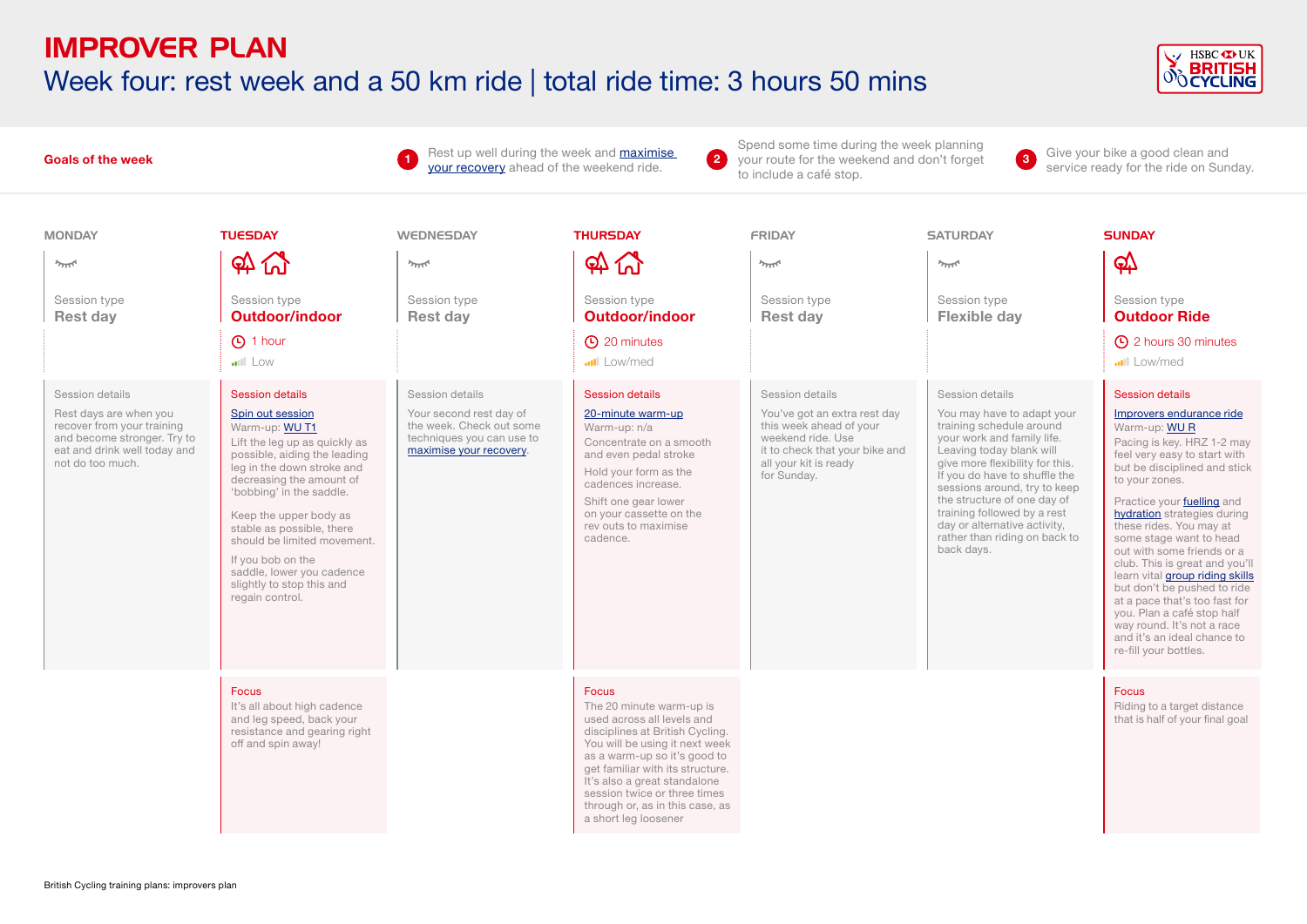## IMPROVER PLAN Week five: increasing the intensity | total ride time: 4 hours - 5 hours



#### **Goals of the week**

How was your 50 km ride on Sunday? Take **1** some time to think about what you did right **1** Focus on accurate pacing of the intervals served the intervals and what needs working on.

**2** Focus on accurate pacing of the intervals during the two midweek sessions. **3** Plan a few decent climbs

into your long ride. **<sup>3</sup>**

| <b>MONDAY</b>                                                                                                                                              | <b>TUESDAY</b>                                                                                                                                                                                                                                                                                                                                                          | WEDNESDAY                                                                                                                      | <b>THURSDAY</b>                                                                                                                                                                                                                                                                                                                                                                    | <b>FRIDAY</b>                                                                                                                                                                                                                                                                                                                                                                                                                                                                                                                                                                                   | <b>SATURDAY</b>                                                                                                                                                                                                                                                                                                                                                                      | <b>SUNDAY</b>                                                                                                                                                                                                                                                                                                                                                                                                                                                                    |
|------------------------------------------------------------------------------------------------------------------------------------------------------------|-------------------------------------------------------------------------------------------------------------------------------------------------------------------------------------------------------------------------------------------------------------------------------------------------------------------------------------------------------------------------|--------------------------------------------------------------------------------------------------------------------------------|------------------------------------------------------------------------------------------------------------------------------------------------------------------------------------------------------------------------------------------------------------------------------------------------------------------------------------------------------------------------------------|-------------------------------------------------------------------------------------------------------------------------------------------------------------------------------------------------------------------------------------------------------------------------------------------------------------------------------------------------------------------------------------------------------------------------------------------------------------------------------------------------------------------------------------------------------------------------------------------------|--------------------------------------------------------------------------------------------------------------------------------------------------------------------------------------------------------------------------------------------------------------------------------------------------------------------------------------------------------------------------------------|----------------------------------------------------------------------------------------------------------------------------------------------------------------------------------------------------------------------------------------------------------------------------------------------------------------------------------------------------------------------------------------------------------------------------------------------------------------------------------|
| $2\pi$                                                                                                                                                     | $\mathfrak{A}$ $\mathfrak{A}$                                                                                                                                                                                                                                                                                                                                           | $\sim$                                                                                                                         | $\mathfrak{A}$ $\mathfrak{A}$                                                                                                                                                                                                                                                                                                                                                      | 12                                                                                                                                                                                                                                                                                                                                                                                                                                                                                                                                                                                              | $\gamma_{\rm TIT}$                                                                                                                                                                                                                                                                                                                                                                   | <u>රු</u>                                                                                                                                                                                                                                                                                                                                                                                                                                                                        |
| Session type<br><b>Rest day</b>                                                                                                                            | Session type<br><b>Outdoor/indoor</b>                                                                                                                                                                                                                                                                                                                                   | Session type<br><b>Rest day</b>                                                                                                | Session type<br><b>Outdoor/indoor</b>                                                                                                                                                                                                                                                                                                                                              | <b>Session type</b><br><b>Cross-training</b>                                                                                                                                                                                                                                                                                                                                                                                                                                                                                                                                                    | Session type<br><b>Flexible day</b>                                                                                                                                                                                                                                                                                                                                                  | Session type<br><b>Outdoor Ride</b>                                                                                                                                                                                                                                                                                                                                                                                                                                              |
|                                                                                                                                                            | (4) 1 hour<br><b>ull</b> Med                                                                                                                                                                                                                                                                                                                                            |                                                                                                                                | <b>1</b> hour<br>Med/high                                                                                                                                                                                                                                                                                                                                                          | <b>1</b> hour                                                                                                                                                                                                                                                                                                                                                                                                                                                                                                                                                                                   |                                                                                                                                                                                                                                                                                                                                                                                      | <b>4</b> 2 hours<br>Low/med                                                                                                                                                                                                                                                                                                                                                                                                                                                      |
| Session details<br>Rest days are when you<br>recover from your training<br>and become stronger. Try to<br>eat and drink well today and<br>not do too much. | <b>Session details</b><br>Sweet-spot Intervals<br>Warm-up:<br>20-minute warm-up<br>Pace the efforts<br>evenly aiming to finish<br>each strongly. Start at<br>the lower end of the zone and<br>build through.<br>Maintain an even pedal<br>stroke, don't stamp on<br>the pedals.<br>Hold your upper body still,<br>don't rock and keep your grip<br>on the bars relaxed. | Session details<br>Your second rest day of<br>the week. Check out some<br>techniques you can use to<br>maximise your recovery. | <b>Session details</b><br><b>Pyramid Intervals 1</b><br>Warm-up:<br>20-minute warm-up<br>Pace your efforts so that<br>there's no drop off. Heart rate<br>and intensity should remain<br>consistent.<br>Keep your legs turning<br>over during the recoveries<br>but back your gear and<br>resistance right off.<br>Keep your leg speed<br>high, don't try and force<br>a high gear. | Session details<br>Bonus session - This is not<br>an essential session: add it<br>to your training if you have<br>the time. Choose an activity<br>to help develop all-round<br>fitness and flexibility. If you<br>already do another exercise<br>session, structured or social.<br>then continue to fit that into<br>your week. If not, then try<br>something new; for example<br>gym, swim, jog or a fitness<br>class. Remember to start<br>all new activities slowly,<br>don't overdo it and that<br>gentle restorative exercise,<br>such as yoga or Pilates, can<br>complement cycling well. | Session details<br>You may have to adapt your<br>training schedule around<br>your work and family life.<br>Leaving today blank will<br>give more flexibility for this.<br>If you do have to shuffle the<br>sessions around, try to keep<br>the structure of one day of<br>training followed by a rest<br>day or alternative activity,<br>rather than riding on back to<br>back days. | <b>Session details</b><br>Improvers endurance ride<br>Warm-up: WUR<br>Pacing is key. HRZ 1-2 may<br>feel very easy to start with<br>but be disciplined and stick<br>to your zones.<br>Practice your fuelling and<br>hydration strategies during<br>these rides.<br>You may at some stage<br>want to head out with some<br>friends or a club. This is<br>great and you'll learn vital<br>group riding skills but don't<br>be pushed to ride at a pace<br>that's too fast for you. |
|                                                                                                                                                            | <b>Focus</b><br>Raising the intensity from<br>the Tempo efforts you have<br>been doing. Sweet-spot is so<br>named because it delivers<br>great training gains without<br>the need for much recovery.                                                                                                                                                                    |                                                                                                                                | <b>Focus</b><br>A threshold boosting<br>workout that is excellent for<br>developing your ability to<br>quickly find and maintain this<br>key intensity.                                                                                                                                                                                                                            |                                                                                                                                                                                                                                                                                                                                                                                                                                                                                                                                                                                                 |                                                                                                                                                                                                                                                                                                                                                                                      | <b>Focus</b><br>This will probably end up<br>being a bit shorter than last<br>weekends ride, but try to<br>correct any mistakes you<br>made with your pacing or<br>fuelling.                                                                                                                                                                                                                                                                                                     |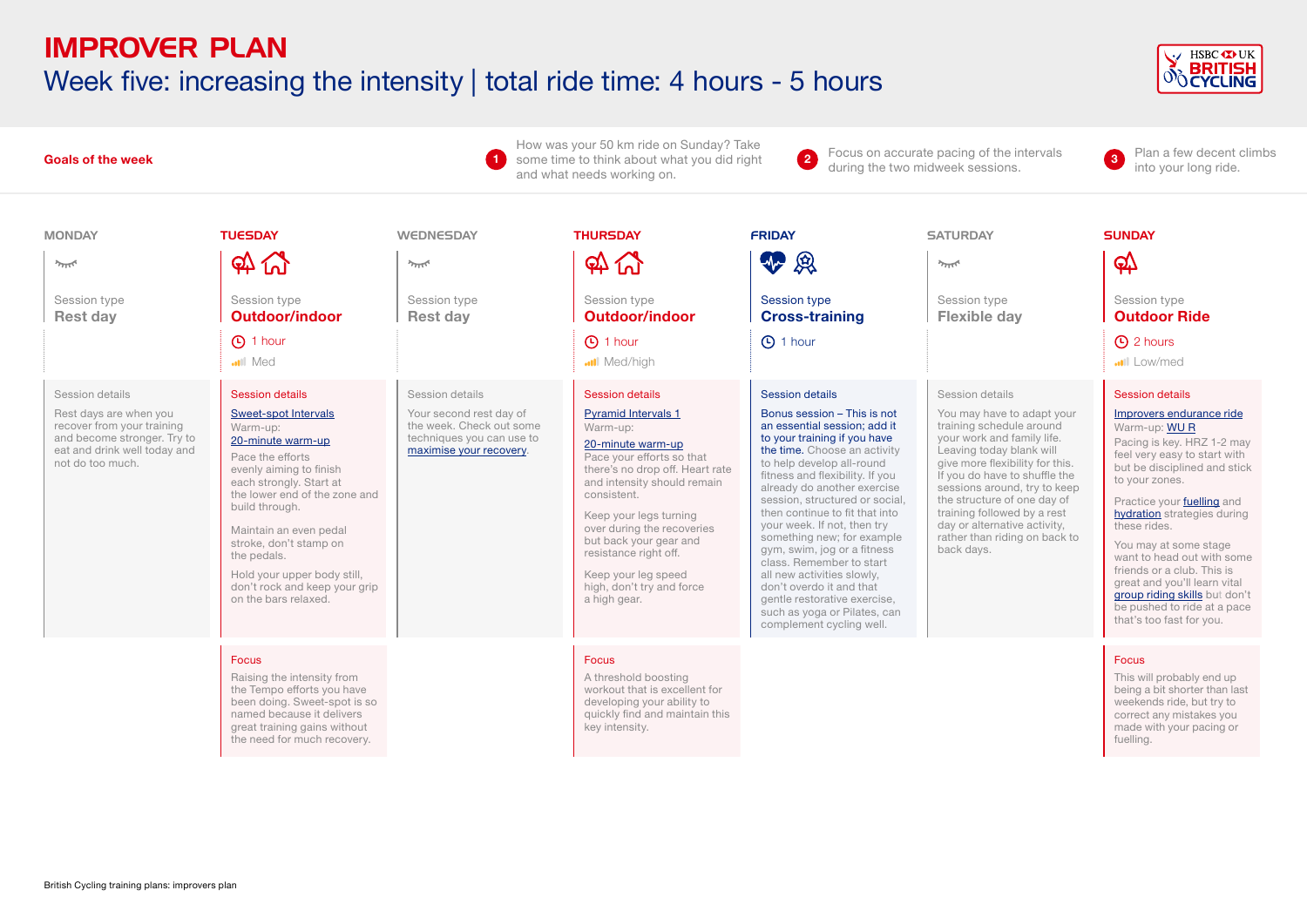# IMPROVER PLAN Week six: consolidation | total ride time: 4 hours 15 minutes - 5 hours 15 minutes



#### **Goals of the week**

Midweek sessions are the same as last week, try and complete all the efforts if you didn't **2** Add 15 minutes to the long ride, quite manage them.

**2** Add 15 minutes to the long ride,<br>maybe make this a hill rep or two.

**3**

The sessions are starting to get more demanding, maybe consider making your cross training more restorative or consider an extra rest day.

| <b>MONDAY</b>                                                                                                                                              | <b>TUESDAY</b>                                                                                                                                                                                                                                                                                                                                                          | <b>WEDNESDAY</b>                                                                                                               | <b>THURSDAY</b>                                                                                                                                                                                                                                                                                                                                                             | <b>FRIDAY</b>                                                                                                                                                                                                                                                                                                                                                                                                                                                                                                                                                                                          | <b>SATURDAY</b>                                                                                                                                                                                                                                                                                                                                                                      | <b>SUNDAY</b>                                                                                                                                                                                                                                                                                                                                                                                                                                                                           |
|------------------------------------------------------------------------------------------------------------------------------------------------------------|-------------------------------------------------------------------------------------------------------------------------------------------------------------------------------------------------------------------------------------------------------------------------------------------------------------------------------------------------------------------------|--------------------------------------------------------------------------------------------------------------------------------|-----------------------------------------------------------------------------------------------------------------------------------------------------------------------------------------------------------------------------------------------------------------------------------------------------------------------------------------------------------------------------|--------------------------------------------------------------------------------------------------------------------------------------------------------------------------------------------------------------------------------------------------------------------------------------------------------------------------------------------------------------------------------------------------------------------------------------------------------------------------------------------------------------------------------------------------------------------------------------------------------|--------------------------------------------------------------------------------------------------------------------------------------------------------------------------------------------------------------------------------------------------------------------------------------------------------------------------------------------------------------------------------------|-----------------------------------------------------------------------------------------------------------------------------------------------------------------------------------------------------------------------------------------------------------------------------------------------------------------------------------------------------------------------------------------------------------------------------------------------------------------------------------------|
| $2\pi$                                                                                                                                                     | $\mathfrak{A}$ $\mathfrak{A}$                                                                                                                                                                                                                                                                                                                                           | $2\pi$                                                                                                                         | $\mathfrak{A}$ $\mathfrak{A}$                                                                                                                                                                                                                                                                                                                                               | 亚奥                                                                                                                                                                                                                                                                                                                                                                                                                                                                                                                                                                                                     | $\sim$                                                                                                                                                                                                                                                                                                                                                                               | $\mathfrak{P}$                                                                                                                                                                                                                                                                                                                                                                                                                                                                          |
| Session type<br><b>Rest day</b>                                                                                                                            | Session type<br>Outdoor/indoor                                                                                                                                                                                                                                                                                                                                          | Session type<br><b>Rest day</b>                                                                                                | Session type<br>Outdoor/indoor                                                                                                                                                                                                                                                                                                                                              | <b>Session type</b><br><b>Cross-training</b>                                                                                                                                                                                                                                                                                                                                                                                                                                                                                                                                                           | Session type<br><b>Flexible day</b>                                                                                                                                                                                                                                                                                                                                                  | Session type<br><b>Outdoor Ride</b>                                                                                                                                                                                                                                                                                                                                                                                                                                                     |
|                                                                                                                                                            | <b>4</b> 1 hour<br>Med                                                                                                                                                                                                                                                                                                                                                  |                                                                                                                                | <b>1</b> hour<br><b></b> Med/high                                                                                                                                                                                                                                                                                                                                           | <b>4</b> 1 hour                                                                                                                                                                                                                                                                                                                                                                                                                                                                                                                                                                                        |                                                                                                                                                                                                                                                                                                                                                                                      | <b>4</b> 2 hours 15 minutes<br><b>ull</b> Low/med                                                                                                                                                                                                                                                                                                                                                                                                                                       |
| Session details<br>Rest days are when you<br>recover from your training<br>and become stronger. Try to<br>eat and drink well today and<br>not do too much. | <b>Session details</b><br>Sweet-spot Intervals<br>Warm-up:<br>20-minute warm-up<br>Pace the efforts<br>evenly aiming to finish<br>each strongly. Start at<br>the lower end of the zone and<br>build through.<br>Maintain an even pedal<br>stroke, don't stamp on<br>the pedals.<br>Hold your upper body still,<br>don't rock and keep your grip<br>on the bars relaxed. | Session details<br>Your second rest day of<br>the week. Check out some<br>techniques you can use to<br>maximise your recovery. | Session details<br><b>Pyramid Intervals 1</b><br>Warm-up:<br>20-minute warm-up<br>Pace your efforts so that<br>there's no drop off. Heart rate<br>and intensity should remain<br>consistent.<br>Keep your legs turning<br>over during the recoveries<br>but back your gear and<br>resistance right off.<br>Keep your leg speed<br>high, don't try and force<br>a high gear. | <b>Session details</b><br>Bonus session - This is not<br>an essential session: add it<br>to your training if you have<br>the time. Choose an activity<br>to help develop all-round<br>fitness and flexibility. If you<br>already do another exercise<br>session, structured or social.<br>then continue to fit that into<br>your week. If not, then try<br>something new; for example<br>gym, swim, jog or a fitness<br>class. Remember to start<br>all new activities slowly,<br>don't overdo it and that<br>gentle restorative exercise,<br>such as yoga or Pilates, can<br>complement cycling well. | Session details<br>You may have to adapt your<br>training schedule around<br>your work and family life.<br>Leaving today blank will<br>give more flexibility for this.<br>If you do have to shuffle the<br>sessions around, try to keep<br>the structure of one day of<br>training followed by a rest<br>day or alternative activity,<br>rather than riding on back to<br>back days. | <b>Session details</b><br>Improvers endurance ride<br>Warm-up: WUR<br>Pacing is key. HRZ 1-2 may<br>feel very easy to start with<br>but be disciplined and stick<br>to your zones.<br>Practice your fuelling and<br><b>hydration</b> strategies during<br>these rides.<br>You may at some stage<br>want to head out with some<br>friends or a club. This is<br>great and you'll learn vital<br>group riding skills but don't<br>be pushed to ride at a pace<br>that's too fast for you. |
|                                                                                                                                                            | <b>Focus</b><br>If you comfortably managed<br>this session last week, add<br>a minute to each of the<br>3-minute efforts.                                                                                                                                                                                                                                               |                                                                                                                                | Focus<br>Did you manage the 5-minute<br>effort last week? If not, ride<br>the efforts leading up to it at<br>sweet-spot intensity.                                                                                                                                                                                                                                          |                                                                                                                                                                                                                                                                                                                                                                                                                                                                                                                                                                                                        |                                                                                                                                                                                                                                                                                                                                                                                      | Focus<br>Do some research about<br>your sportive route and try<br>to mimic the terrain on this<br>ride.                                                                                                                                                                                                                                                                                                                                                                                 |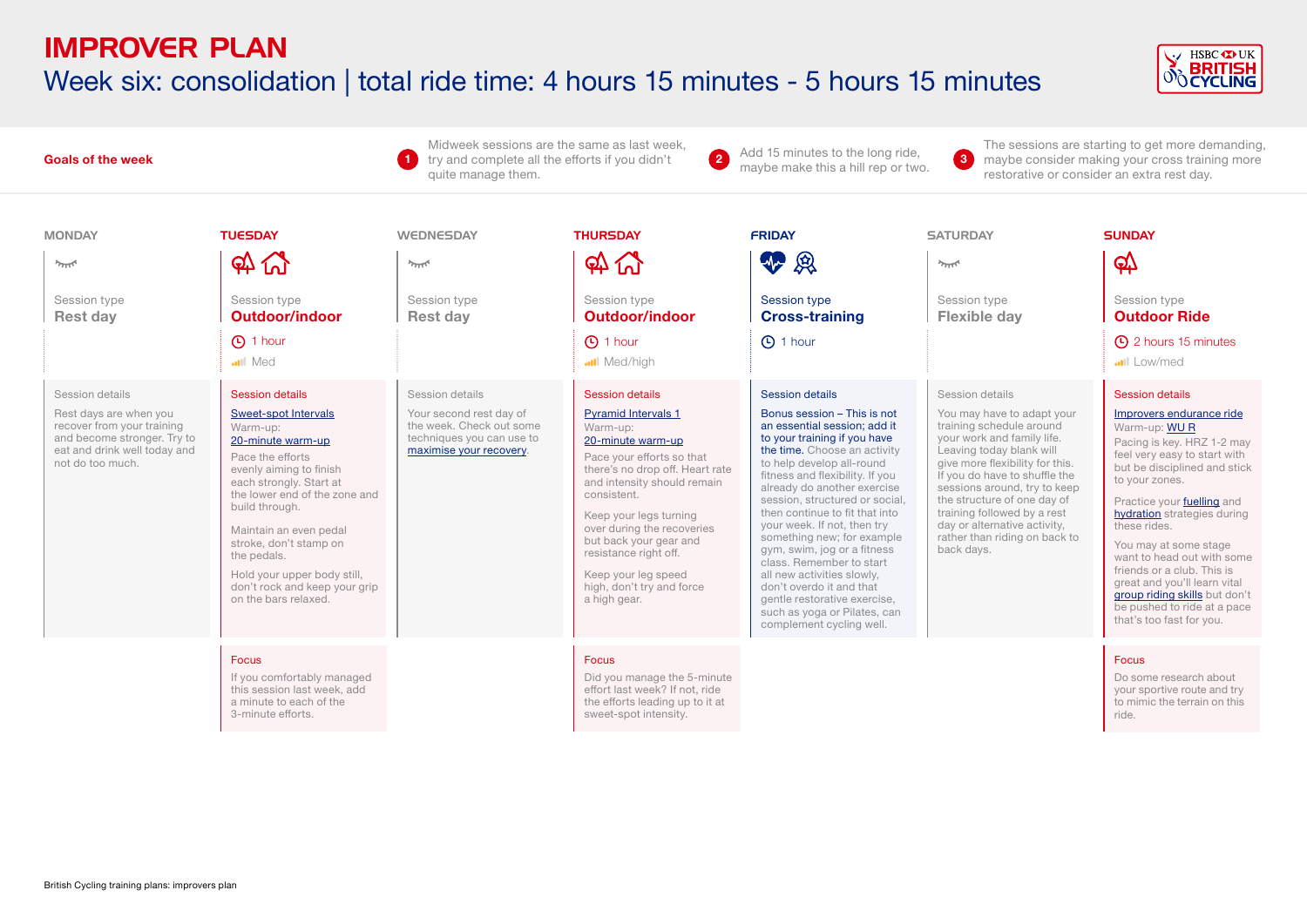# Week seven: longer intervals | total ride time: 5 hours 10 minutes - 6 hours 10 minutes



The longer midweek intervals may need On your long ride, get into the habit of **3** Are you eating and drinking properly on the bike? If not, try setting an alarm to remind you **2** standing out of your saddle every 5-10 **3** Are you eating and drinking properly on the **Goals of the week**  a bit more fuel, try taking an energy gel **1** halfway through minutes to give your back a bit of a stretch MONDAY TUESDAY WEDNESDAY THURSDAY FRIDAY SATURDAY SUNDAY  $\mathfrak{A}$   $\mathfrak{A}$ **42 Q**  $\Omega$   $\Omega$  $\mathbb{Q}$  $2\pi R$  $\sim$  $2\pi$ Session type Session type Session type Session type Session type Session type Session type **Rest day Outdoor/indoor Rest day Outdoor/indoor Cross-training Flexible day Outdoor Ride** (C) 1 hour 20 minutes 1 and 1 hour 20 minutes **① 1 hour** 2 hours 30 minutes Med/high Med/high **ull** Low/med Session details Session details Session details Session details Session details Session details Session details [3x10 minutes](https://www.britishcycling.org.uk/zuvvi/media/bc_files/sportivetrainingplans/improver_plan/IMPROVERS_3X10_MINUTES.pdf) Your second rest day of [3x10 minutes](https://www.britishcycling.org.uk/zuvvi/media/bc_files/sportivetrainingplans/improver_plan/IMPROVERS_3X10_MINUTES.pdf) Bonus session – This is not [Improvers endurance ride](https://www.britishcycling.org.uk/zuvvi/media/bc_files/sportivetrainingplans/improver_plan/IMPROVERS_ENDURANCE_RIDE.pdf) Rest days are when you You may have to adapt your recover from your training the week. Check out some an essential session; add it training schedule around Warm-up: Warm-up: Warm-up: [WU R](https://www.britishcycling.org.uk/zuvvi/media/bc_files/sportivetrainingplans/SPORTIVE_WARM_UP.pdf) and become stronger. Try to techniques you can use to to your training if you have your work and family life. [20-minute warm-up](https://www.britishcycling.org.uk/zuvvi/media/bc_files/sportivetrainingplans/20_MINUTE_WARM_UP.pdf) 20-minute warm-up Pacing is key. HRZ 1-2 may eat and drink well today and [maximise your recovery](https://www.britishcycling.org.uk/knowledge/article/izn20130108-Sportive-R-R--Maximise-your-post-ride-recovery-0). the time. Choose an activity Leaving today blank will Pace the efforts as evenly Pace the efforts as evenly feel very easy to start with not do too much. to help develop all-round give more flexibility for this. but be disciplined and stick as possible, don't go off as possible, don't go off If you do have to shuffle the fitness and flexibility. If you to your zones. too hard and maintain a too hard and maintain a sessions around, try to keep already do another exercise consistent cadence. consistent cadence. session, structured or social, the structure of one day of Practice your [fuelling](https://www.britishcycling.org.uk/knowledge/nutrition/eating-on-bike/article/izn20140305-Sportive-Nutritional-Timeline-0) and then continue to fit that into training followed by a rest [hydration](https://www.britishcycling.org.uk/knowledge/nutrition/drinking-on-bike/article/izn20140514-Nutrition-Hydration-101-0) strategies during Try to hold a stable Try to hold a stable your week. If not, then try day or alternative activity, these rides. racing position without racing position without something new; for example rather than riding on back to excessive movement excessive movement of You may at some stage gym, swim, jog or a fitness back days. of the upper body. the upper body. want to head out with some class. Remember to start friends or a club. This is Make sure you have a bottle As you get stronger all new activities slowly, great and you'll learn vital of water to hand as these are and more confident with don't overdo it and that [group riding skills](https://www.britishcycling.org.uk/knowledge/skills/sportives-ridesmart/article/izn20151117-Sportives--Ridesmart--Related-How-to-ride-in-a-group---Ridesmart-0) but don't fairly long efforts. the session, try to ride gentle restorative exercise, be pushed to ride at a pace predominately in HRZ 4. such as yoga or Pilates, can As you get stronger and more that's too fast for you. complement cycling well. confident with the session, try to ride predominately in HRZ 4 Focus Focus Focus Longer efforts at How did the Tuesday session Still building up endurance sweet-spot. Use the whole go? Adjust your pacing of the but try to ride all climbs training zone. Start each first two efforts if necessary  $in$  HRZ 3 effort in HRZ 3 and build so you can ride the final one through it at the same intensity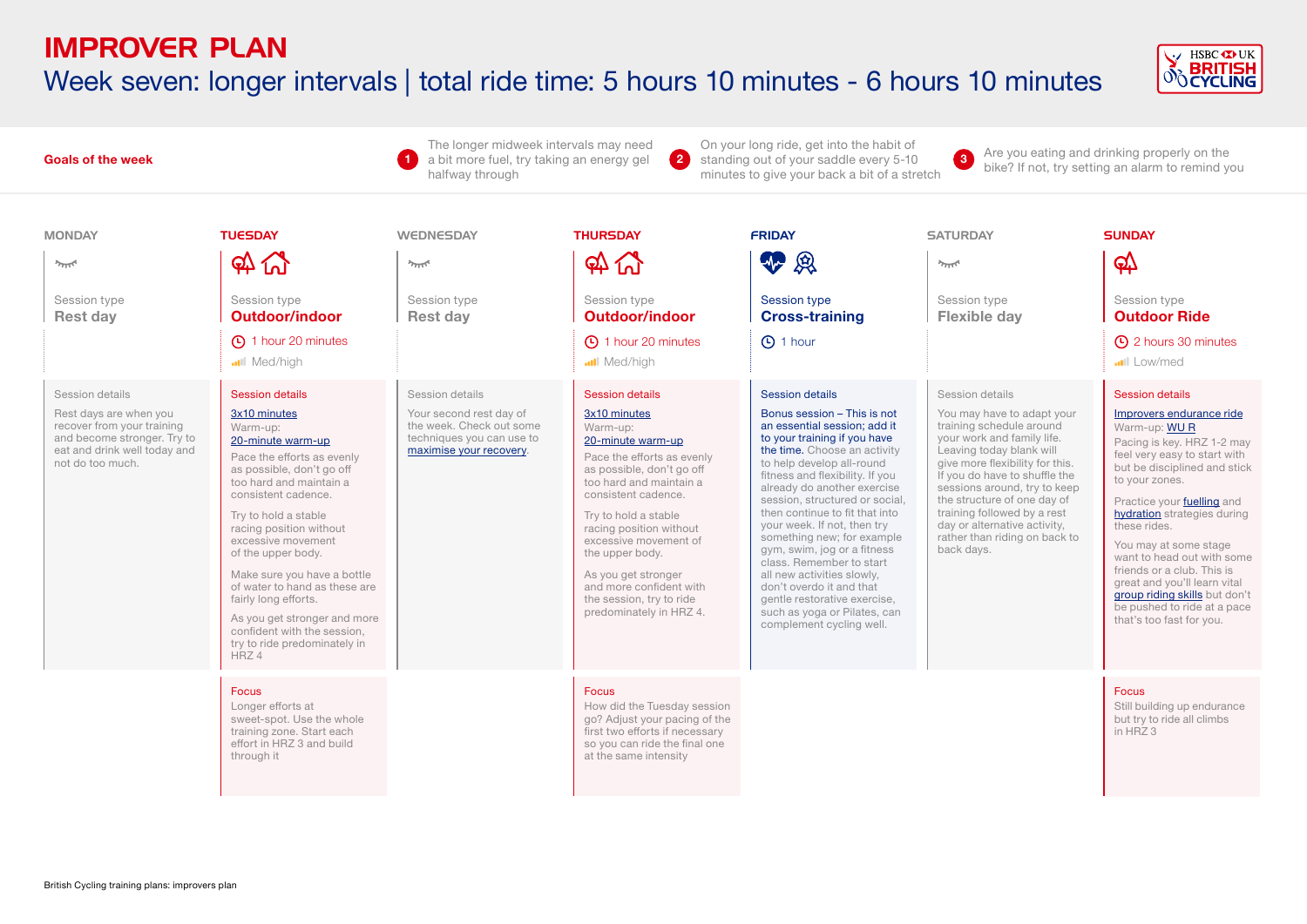#### IMPROVER PLAN Week eight: second rest week and a 60 km ride | total ride time: 4 hours 40 minutes



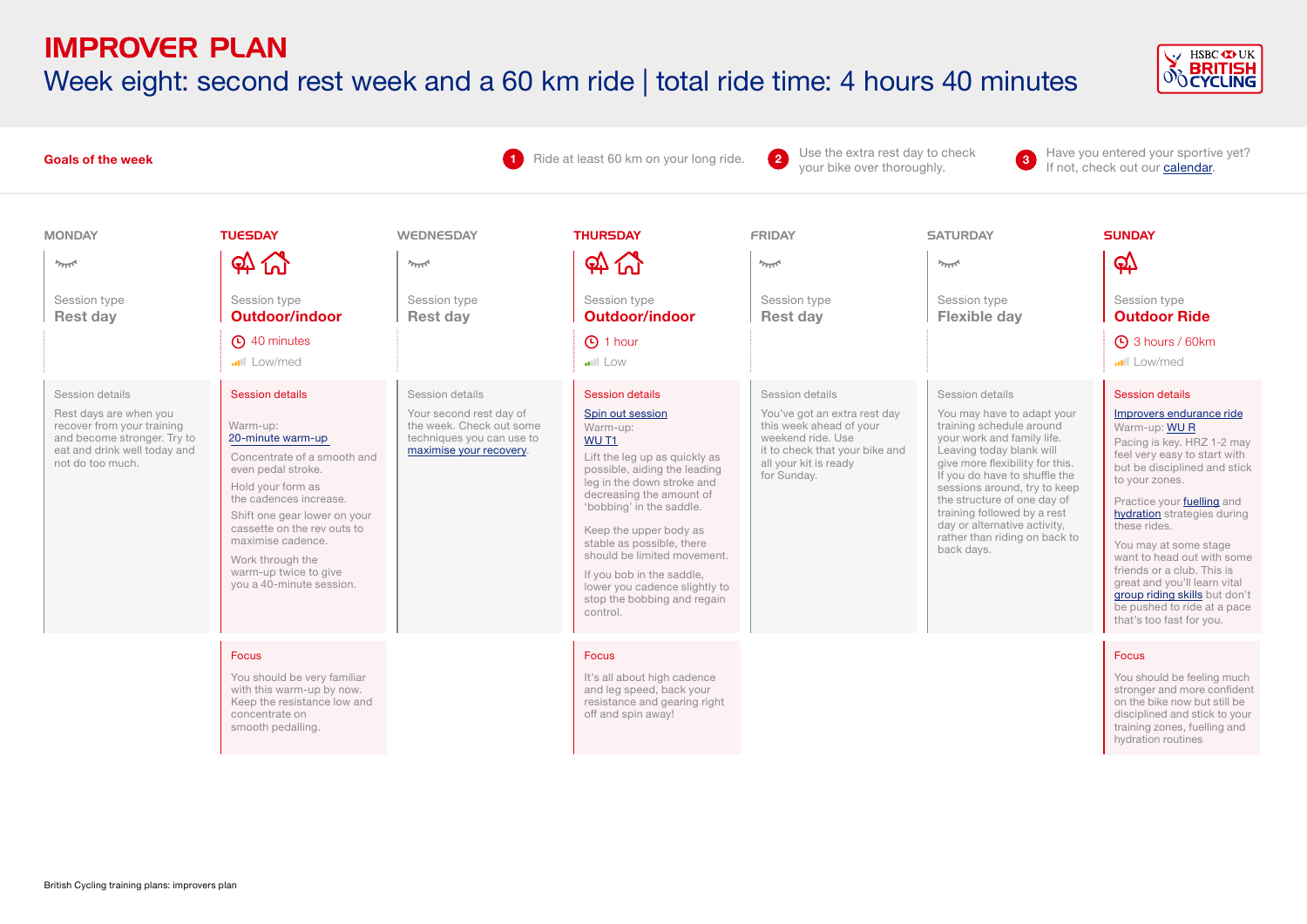Week nine: re-testing threshold | total ride time: 5 hours 30 minutes - 6 hours 30 minutes



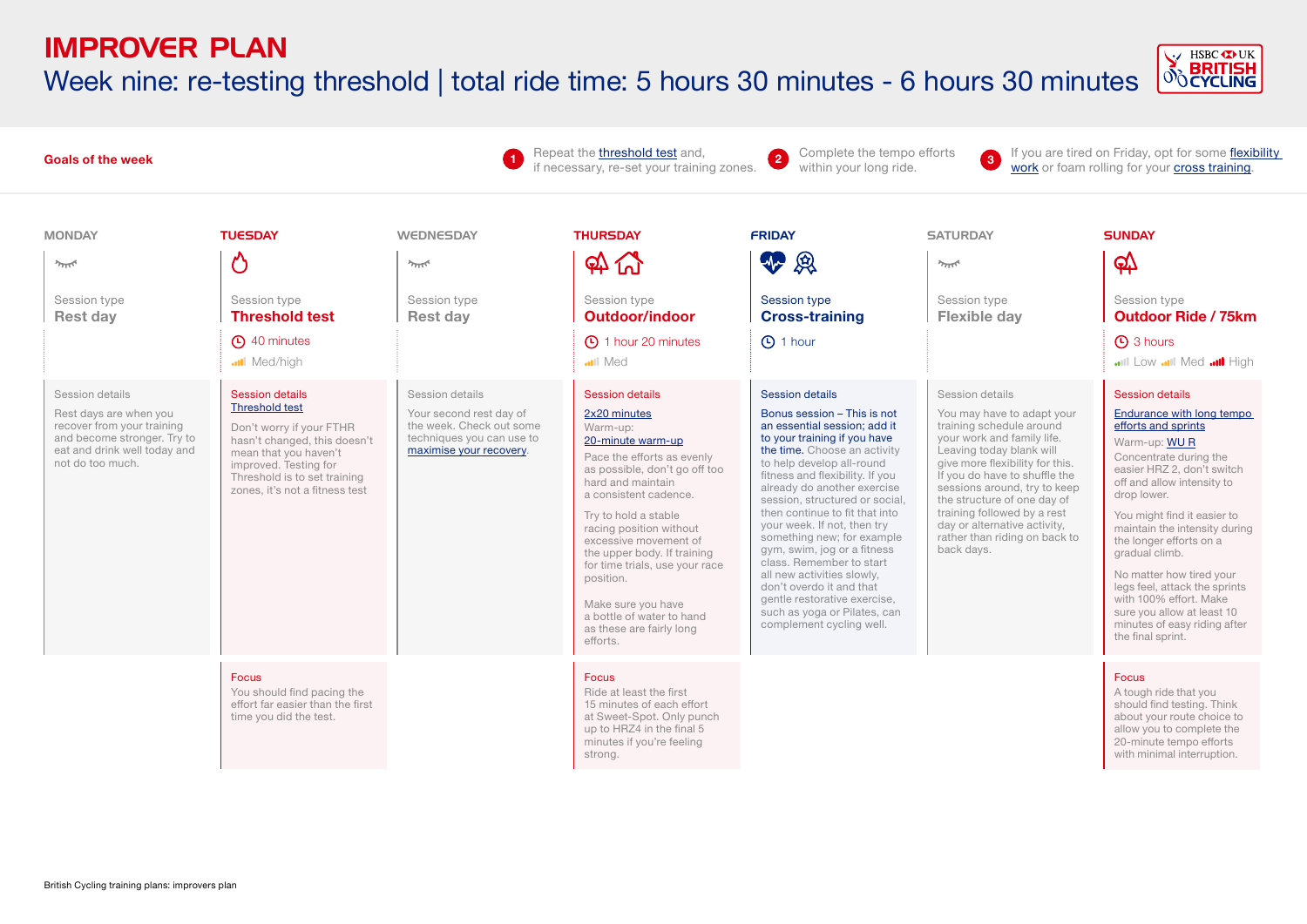## IMPROVER PLAN Week 10: into zone five | total ride time: 6 hours 5 minutes - 7 hours 5 minutes



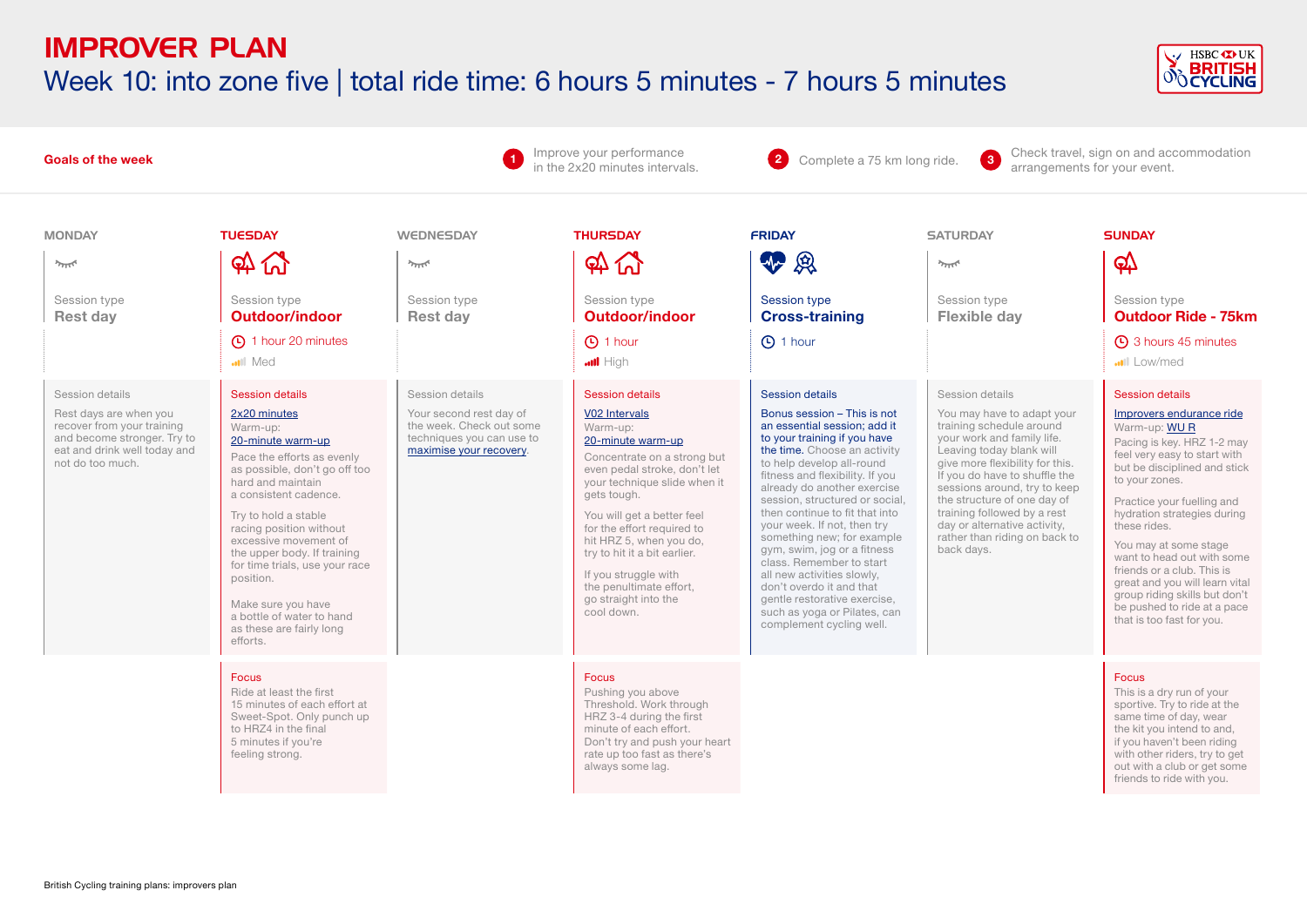# IMPROVER PLAN Week 11: starting to taper down | total ride time: 3 hours 45 min - 4 hours 45 min



| <b>Goals of the week</b>                                                                                                                                                                                                |                                                                                                                                                                                                                                                                                                                                                                                                                                                                                                                           |                                                                                                                                                                                                             | Give the VO2 session everything,<br>it's your last tough workout.                                                                                                                                                                                                                                                                                                                                                                                                                                                                             | Don't be tempted to overdo it on your<br>Make a kit and clothing<br>$\lceil 3 \rceil$<br>Sunday ride. You won't gain anymore<br>list for next weekend.<br>fitness, only fatique.                                                                                                                                                                                                                                                                                                                                                                                                                                                                                                                  |                                                                                                                                                                                                                                                                                                                                                                                                                                                         |                                                                                                                                                                                                                                                                                                                                                                                                                                                                                                                                                                                             |
|-------------------------------------------------------------------------------------------------------------------------------------------------------------------------------------------------------------------------|---------------------------------------------------------------------------------------------------------------------------------------------------------------------------------------------------------------------------------------------------------------------------------------------------------------------------------------------------------------------------------------------------------------------------------------------------------------------------------------------------------------------------|-------------------------------------------------------------------------------------------------------------------------------------------------------------------------------------------------------------|-----------------------------------------------------------------------------------------------------------------------------------------------------------------------------------------------------------------------------------------------------------------------------------------------------------------------------------------------------------------------------------------------------------------------------------------------------------------------------------------------------------------------------------------------|---------------------------------------------------------------------------------------------------------------------------------------------------------------------------------------------------------------------------------------------------------------------------------------------------------------------------------------------------------------------------------------------------------------------------------------------------------------------------------------------------------------------------------------------------------------------------------------------------------------------------------------------------------------------------------------------------|---------------------------------------------------------------------------------------------------------------------------------------------------------------------------------------------------------------------------------------------------------------------------------------------------------------------------------------------------------------------------------------------------------------------------------------------------------|---------------------------------------------------------------------------------------------------------------------------------------------------------------------------------------------------------------------------------------------------------------------------------------------------------------------------------------------------------------------------------------------------------------------------------------------------------------------------------------------------------------------------------------------------------------------------------------------|
| <b>MONDAY</b><br>يمللو<br>Session type<br><b>Rest day</b><br>Session details<br>Rest days are when you<br>recover from your training<br>and become stronger. Try to<br>eat and drink well today and<br>not do too much. | <b>TUESDAY</b><br><b>A W</b><br>Session type<br><b>Outdoor/indoor</b><br><b>4</b> 1 hour<br>$\blacksquare$ High<br><b>Session details</b><br>V02 Intervals<br>Warm-up:<br>20-minute warm-up<br>Concentrate on a strong but<br>even pedal stroke, don't let<br>your technique slide when it<br>gets tough.<br>You will get a better<br>feel for the effort required to<br>hit HRZ 5, when you do, try<br>to hit it a bit earlier.<br>If you struggle with<br>the penultimate effort,<br>go straight into the<br>cool down. | <b>WEDNESDAY</b><br>$\gamma_{\rm TUT}$<br>Session type<br><b>Rest day</b><br>Session details<br>Your second rest day of<br>the week. Check out some<br>techniques you can use to<br>maximise your recovery. | <b>THURSDAY</b><br>$\mathfrak{P} \mathfrak{C}$<br>Session type<br><b>Outdoor/indoor</b><br>45 minutes<br>$  $ Low<br><b>Session details</b><br>Improvers recovery ride<br>Warm-up:<br>20-minute warm-up<br>To gain the recovery benefits,<br>you have to stay within the<br>designated training zone.<br>Imagine your cranks<br>are made of glass and,<br>if you push too hard,<br>you will crack them.<br>Expect to go very<br>slowly. If you don't think you<br>will have the discipline to do<br>this outside, use<br>your indoor trainer. | <b>FRIDAY</b><br>4-8<br><b>Session type</b><br><b>Cross-training</b><br><b>4</b> 1 hour<br><b>Session details</b><br>Bonus session - This is not<br>an essential session; add it<br>to your training if you have<br>the time. Choose an activity<br>to help develop all-round<br>fitness and flexibility. If you<br>already do another exercise<br>session, structured or social.<br>then continue to fit that into<br>your week. If not, then try<br>something new; for example<br>gym, swim, jog or a fitness<br>class. Remember to start<br>all new activities slowly,<br>don't overdo it and that<br>gentle restorative exercise,<br>such as yoga or Pilates, can<br>complement cycling well. | <b>SATURDAY</b><br>يمللو<br>Session type<br><b>Flexible day</b><br>Session details<br>You may have to adapt your<br>training schedule around<br>your work and family life.<br>Leaving today blank will<br>give more flexibility for this.<br>If you do have to shuffle the<br>sessions around, try to keep<br>the structure of one day of<br>training followed by a rest<br>day or alternative activity,<br>rather than riding on back to<br>back days. | <b>SUNDAY</b><br>$\mathfrak{P}$<br>Session type<br><b>Outdoor Ride</b><br><b>4</b> 2 hours<br>Low/med<br><b>Session details</b><br>Improvers recovery ride<br>Warm-up: WUR<br>Pacing is key. HRZ 1-2 may<br>feel very easy to start with<br>but be disciplined and stick<br>to your zones.<br>Practice your fuelling and<br>hydration strategies during<br>these rides.<br>You may at some stage<br>want to head out with some<br>friends or a club. This is<br>great and you will learn vital<br>group riding skills but don't<br>be pushed to ride at a pace<br>that is too fast for you. |
|                                                                                                                                                                                                                         | <b>Focus</b><br>Pushing you above<br>Threshold. Work through<br>HRZ 3-4 during the first<br>minute of each effort.<br>Don't try and push your heart<br>rate up too fast as there is<br>always some lag.                                                                                                                                                                                                                                                                                                                   |                                                                                                                                                                                                             | <b>Focus</b><br>A really easy spin for your<br>legs, don't be tempted to<br>push hard.                                                                                                                                                                                                                                                                                                                                                                                                                                                        |                                                                                                                                                                                                                                                                                                                                                                                                                                                                                                                                                                                                                                                                                                   |                                                                                                                                                                                                                                                                                                                                                                                                                                                         | <b>Focus</b><br>A final chance to check your<br>kit, clothing, pacing and<br>fuelling. Keep the route flat<br>this week and ride easy                                                                                                                                                                                                                                                                                                                                                                                                                                                       |